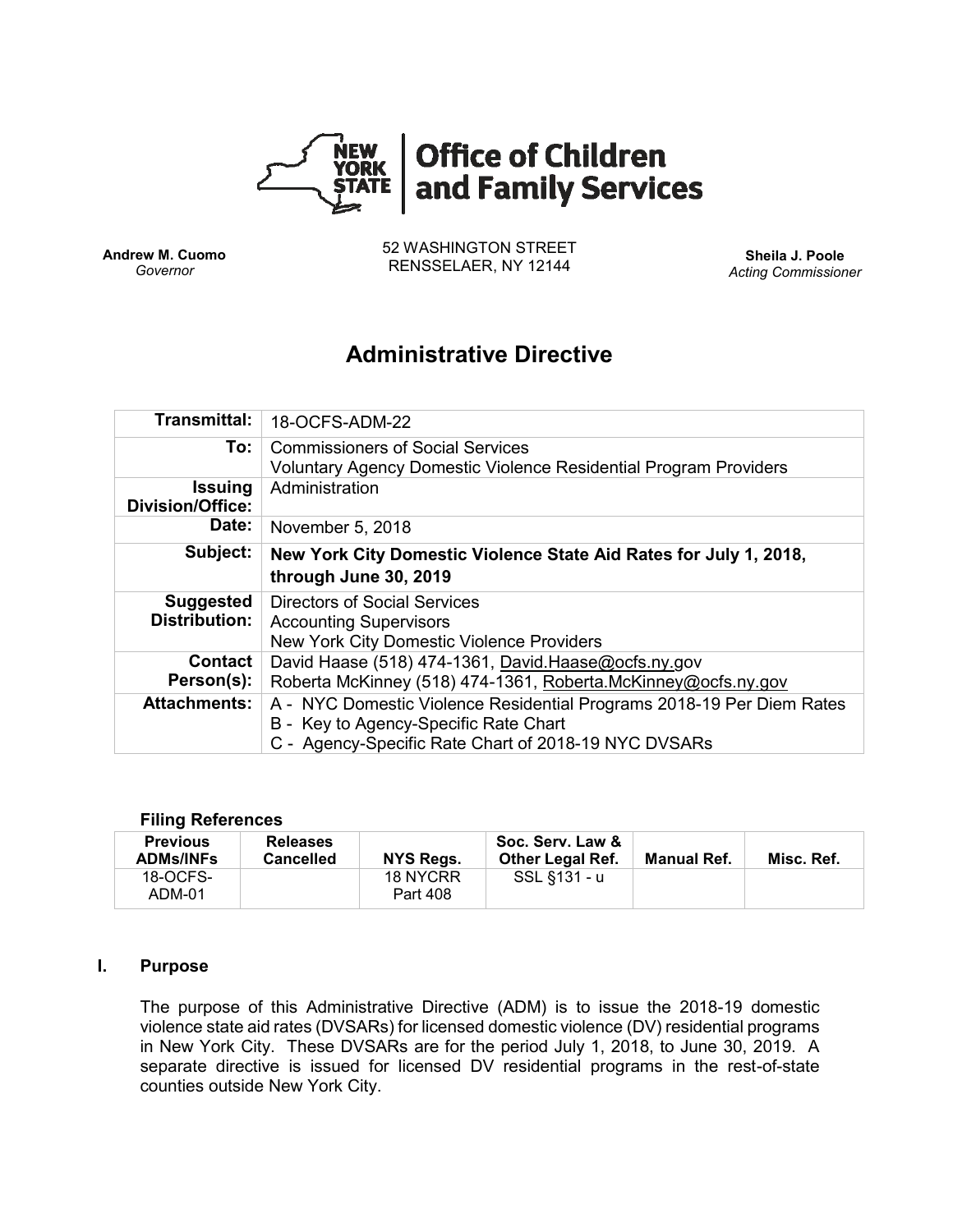## **II. Background**

The New York State Office of Children and Family Services (OCFS) issues DVSARs annually to local departments of social services (LDSSs) in an ADM, advising them of the methodology approved by the New York State Division of the Budget (DOB) for the purchase of services from licensed agencies providing residential DV services. Rates contained in these ADMs must be used by the LDSSs in the contracts they negotiate with voluntary agency providers of DV services. Issuance of these rates is governed by Social Services Law §131-u and the applicable regulations at 18 NYCRR Part 408.

## **III. Program Implications**

The DVSARs promulgated in this ADM have been calculated using the DOB-approved 2018-19 rate methodology for DV residential programs in New York City, which is the same methodology used in previous years except for the elimination of a "surplus penalty." (See 16-OCFS-ADM-03.)

The approved rate methodology for licensed residential DV programs in New York City includes the following features:

- **•** The DV Flat Per Diem Rates for 2018-19 have been proposed for the following cost of living adjustment (COLA) factors:
	- Personal Service (PS) = 3.25 percent
	- Non- Personal Service (NPS) = 1.5 percent
	- $\blacksquare$  Food Add-On = 2.2 percent
- DV Per Diem Rates established by the LDSSs prior to the implementation of the current DV rate methodology continue to be grandfathered in where those rates are higher than the applicable DV Flat Per Diem Rate. Affected programs will continue to receive the higher of either the grandfathered-in rate or the DV Flat Per Diem Rate as the basis for determining the current DVSARs for those programs.
- Programs that reported surpluses from government income in the base year will no longer have DVSARs that reflect a calculated rate reduction factor. The revision made in 16-OCFS-ADM-03 of the DVSAR allocation methodology that was originally set forth in 92 LCM-34 has eliminated the surplus penalty from the DVSAR methodology.
- The Food Add-On component of the DVSARs is a negotiated item between the DV residential program agency and the LDSS where the program is located. The Food Add-On is included in DVSARs when the agency and the LDSS formally request the Food Add-On Rate in writing to OCFS. Thereafter, the Food Add-On Rate is included as part of the DVSAR for the specified program until OCFS is otherwise notified.
- 17-OCFS-ADM-16 indicates that Residential DV programs are responsible for the background check costs and may not require applicants to pay it. Applicants include employees, volunteers, consultants and contractors. DV Agencies should track background check costs and include them in line 18, Dues/Licenses/Permits, 18-OCFS-ADM-12 of the OCFS-DV-2652, *Report of Actual Expenditures*. The current 1.5 percent increase in the NPS portion of the DV Flat Per Diem Rate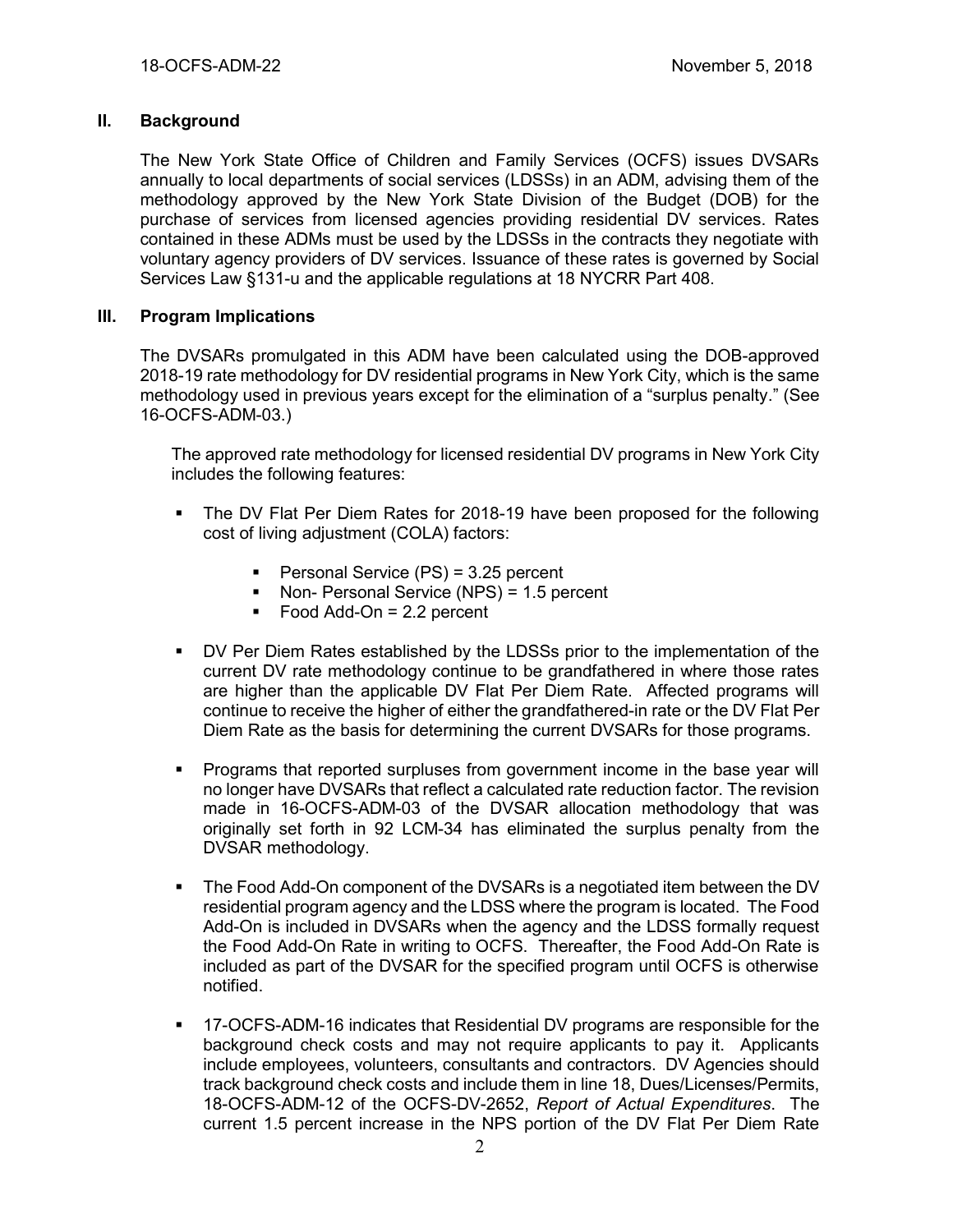should defray these costs. OCFS will monitor the costs in line 18 and reevaluate whether reimbursement is sufficient to cover these costs in future years.

- OCFS will consider revisions to a DVSAR for the following reasons:
	- The Food Add-On Rate needs to be either added or deleted from the DVSAR.
	- The DVSAR reflects an incorrect DV Flat Rate Per Diem for the program type and size.

**Agencies have thirty (30) days from the issuance of a DVSAR to appeal the published rate. All appeals must be made in writing and mailed to:**

**Mr. David Haase, Manager State Aid Rates Unit Bureau of Budget Management New York State Office of Children and Family Services 52 Washington Street, Room 314 South Rensselaer, NY 12144**

#### **IV. Required Action**

The DVSAR rates noted in Attachments A and C must be paid by the LDSS to licensed DV residential agencies providing residential care to eligible victims of domestic violence during the period of July 1, 2018, to June 30, 2019.

#### **V. Effective Date**

The effective date of this policy is July 1, 2018.

#### */s/ Derek J. Holtzclaw*

**Issued By:** Name: Derek J. Holtzclaw Title: Deputy Commissioner for Administration Division/Office: Administration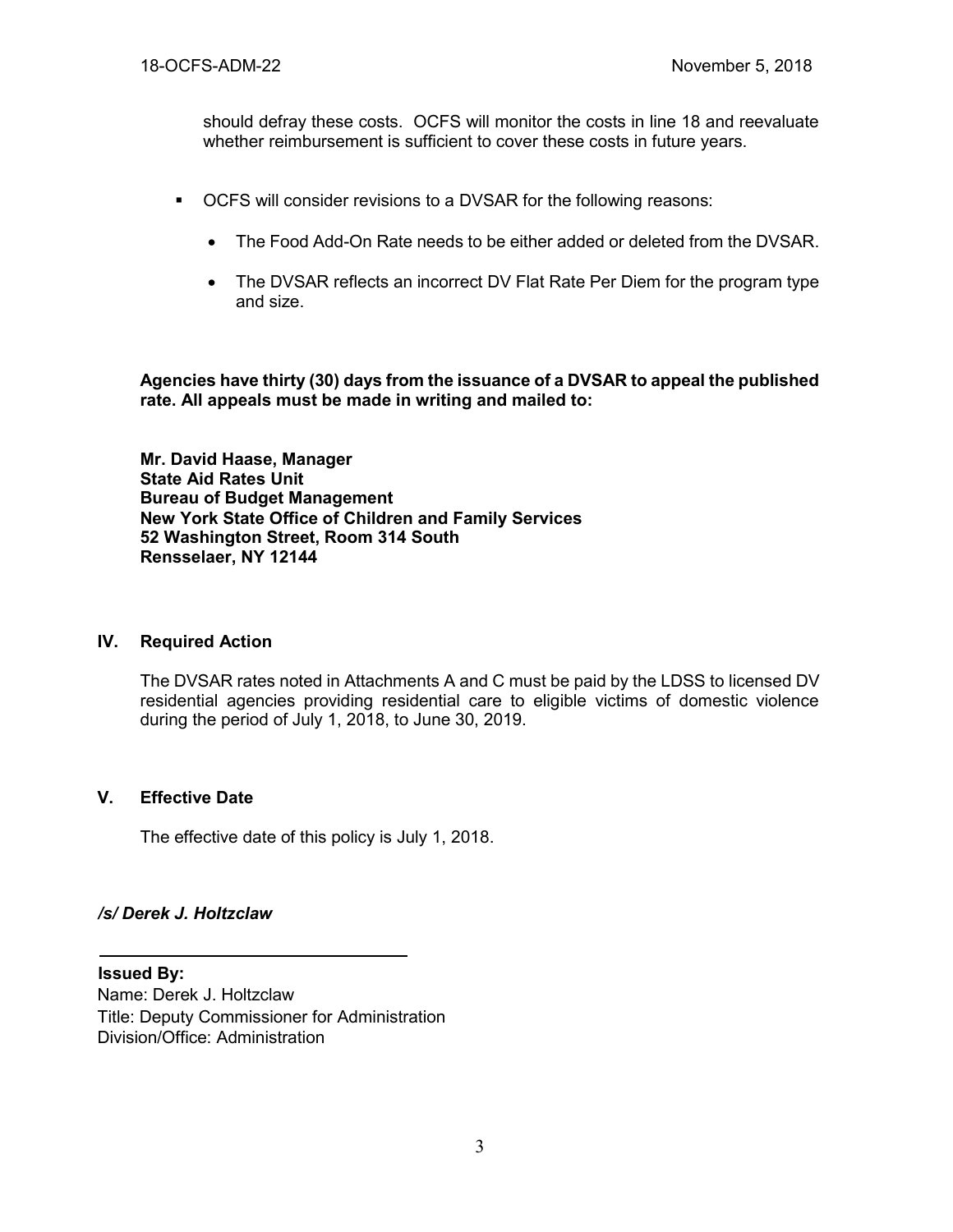# **ATTACHMENT A**

## **NEW YORK STATE OFFICE OF CHILDREN AND FAMILY SERVICES STATE AID RATES FOR RESIDENTIAL DOMESTIC VIOLENCE PROGRAMS**

#### **NEW YORK CITY DOMESTIC VIOLENCE RESIDENTIAL PROGRAMS 2018-19 PER DIEM RATES**

# **EFFECTIVE JULY 1, 2018, THROUGH JUNE 30, 2019**

| <b>DV Program Type</b>  | 2018-19 Base Rate | 2018-19 Food Add-on |
|-------------------------|-------------------|---------------------|
| 20 Beds or Less Shelter | \$124.61          | \$6.07              |
| 21 Beds or More Shelter | \$100.97          | \$6.07              |
| Safe Dwellings          | \$94.75           | \$8.37              |
| Safe Home Networks      | \$54.73           | \$821               |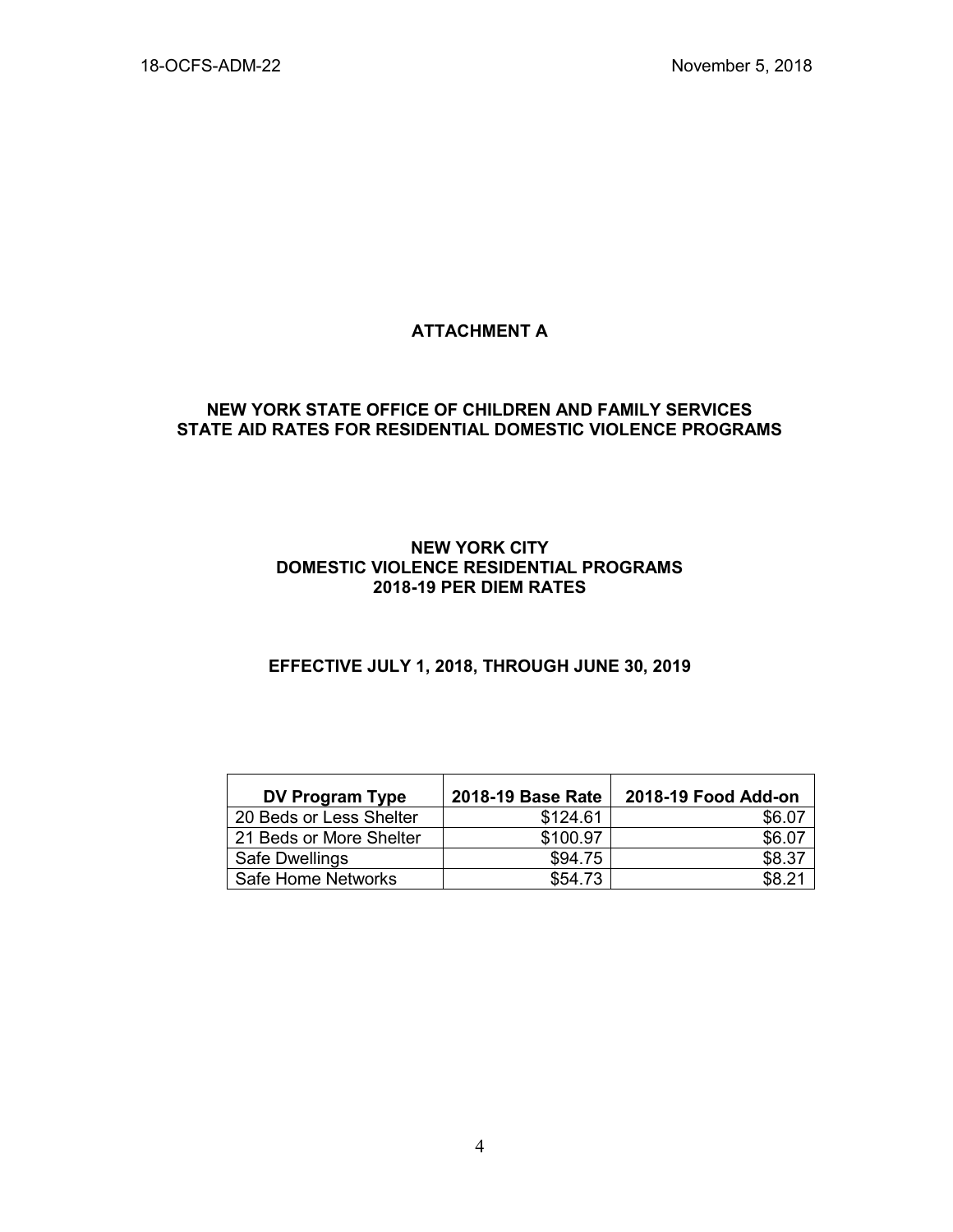# **ATTACHMENT B**

# **NEW YORK STATE OFFICE OF CHILDREN AND FAMILY SERVICES STATE AID RATES FOR RESIDENTIAL DOMESTIC VIOLENCE PROGRAMS**

# **K E Y: Agency-Specific Rate Chart**

The following codes may appear in the columns that specify the rates for each program:

- UR: Under Review
- CODE: This is the Facility ID. The first letter identifies the regional office responsible for oversight, as follows:

M: New York City regional office

FI: The FI column indicates whether the DVSAR includes a Food Add-On Rate. An F in that column indicates that a Food Add-On Rate is included in the DVSAR.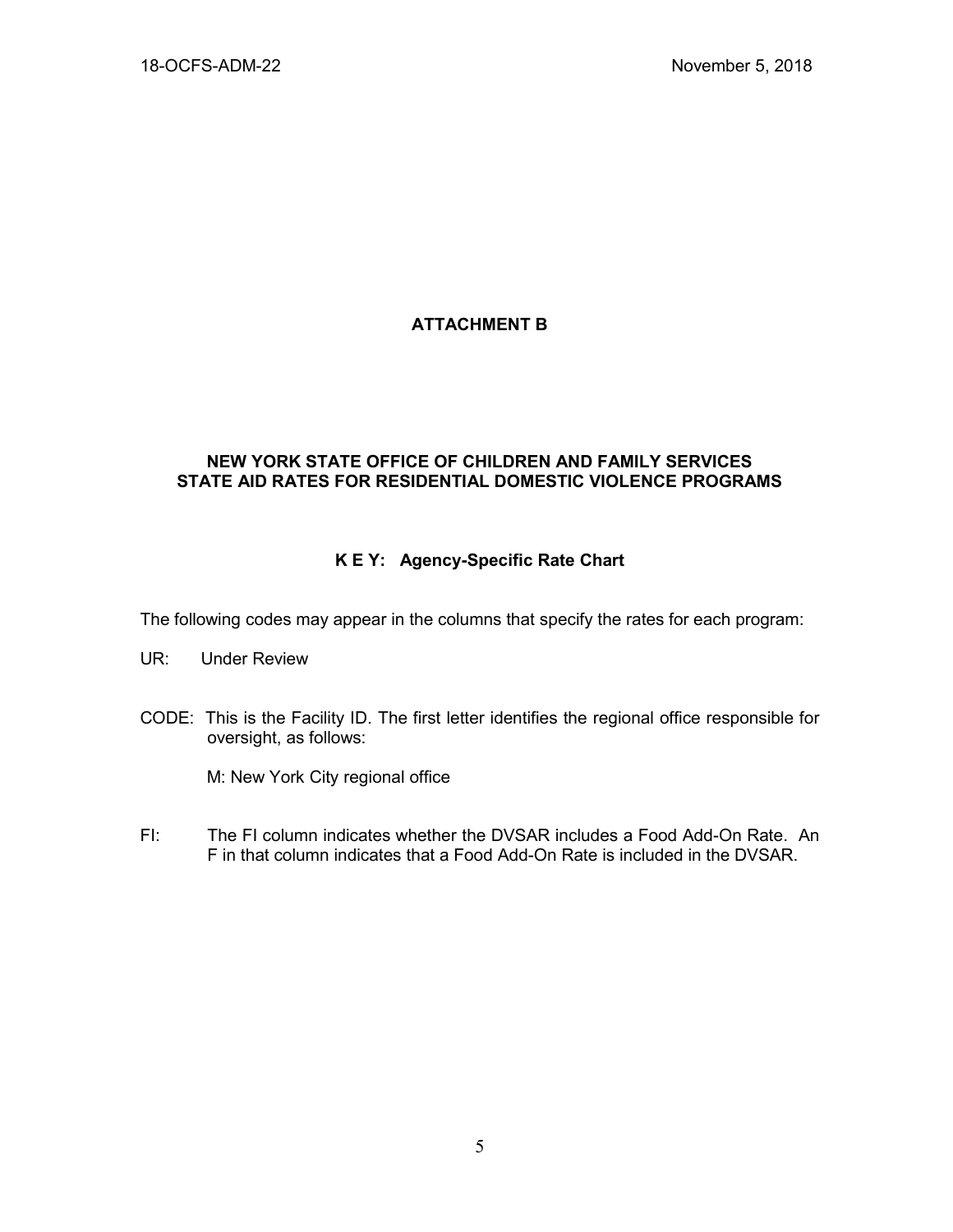# **ATTACHMENT C**

#### **New York State Office of Children and Family Services State Aid Rates for Residential Domestic Violence Programs New York City July 1, 2018 – June 30, 2019**

|                             |             | <b>PROGRAM</b>    |    | <b>SAFE</b>     |           | <b>SAFE</b> |     |
|-----------------------------|-------------|-------------------|----|-----------------|-----------|-------------|-----|
| <b>AGENCY</b>               | <b>CODE</b> | <b>OR SHELTER</b> | FI | <b>DWELLING</b> | <b>FI</b> | <b>HOME</b> | FI. |
| Allen Women's               | M611206     | \$130.68          | F  |                 |           |             |     |
| Resource Center,            |             |                   |    |                 |           |             |     |
| Ltd.                        |             |                   |    |                 |           |             |     |
| <b>Food First Family</b>    | M591204     | \$100.97          |    |                 |           |             |     |
| Project, Inc.               |             |                   |    |                 |           |             |     |
| Freedom House               | M662251     | \$100.97          |    |                 |           |             |     |
| for People with             |             |                   |    |                 |           |             |     |
| Disabilities, Inc.          |             |                   |    |                 |           |             |     |
| <b>Good Shepherd</b>        | M602250     | \$124.61          |    |                 |           |             |     |
| Services - Park             |             |                   |    |                 |           |             |     |
| Slope                       |             |                   |    |                 |           |             |     |
| H.E.L.P. Social             | M595225     | \$100.97          |    |                 |           |             |     |
| Service                     |             |                   |    |                 |           |             |     |
| Corporation -               |             |                   |    |                 |           |             |     |
| <b>HELP Haven</b>           |             |                   |    |                 |           |             |     |
| <b>Henry Street</b>         | M605219     | \$100.97          |    |                 |           |             |     |
| Settlement                  |             |                   |    |                 |           |             |     |
| JBFCS, Inc. -               | M601202     | \$100.97          |    |                 |           |             |     |
| Genesis                     |             |                   |    |                 |           |             |     |
| JBFCS, Inc. -               | M601203     | \$100.97          |    |                 |           |             |     |
| Horizons                    |             |                   |    |                 |           |             |     |
| JBFCS, Inc. -               | M601302     |                   |    | \$94.75         |           |             |     |
| <b>Transition Center</b>    |             |                   |    |                 |           |             |     |
| New York Asian              | M603237     | \$124.61          |    |                 |           |             |     |
| Women's Center,<br>Inc. DBA |             |                   |    |                 |           |             |     |
| Womankind -                 |             |                   |    |                 |           |             |     |
| Rose House                  |             |                   |    |                 |           |             |     |
| New York Asian              | M603201     | \$124.61          |    |                 |           |             |     |
| Women's Center,             |             |                   |    |                 |           |             |     |
| Inc. DBA                    |             |                   |    |                 |           |             |     |
| Womankind -                 |             |                   |    |                 |           |             |     |
| Peace House                 |             |                   |    |                 |           |             |     |
| Ohel Children's             | M594332     |                   |    | \$94.75         |           |             |     |
| Home and Family             | M594351     |                   |    |                 |           |             |     |
| Services, Inc.              | M594300     |                   |    |                 |           |             |     |
| Palladia, Inc. -            | M609200     | \$100.97          |    |                 |           |             |     |
| Aegis                       |             |                   |    |                 |           |             |     |
| Safe Horizon, Inc.          | M604320     |                   |    | \$94.75         |           |             |     |
| - Project Oasis             |             |                   |    |                 |           |             |     |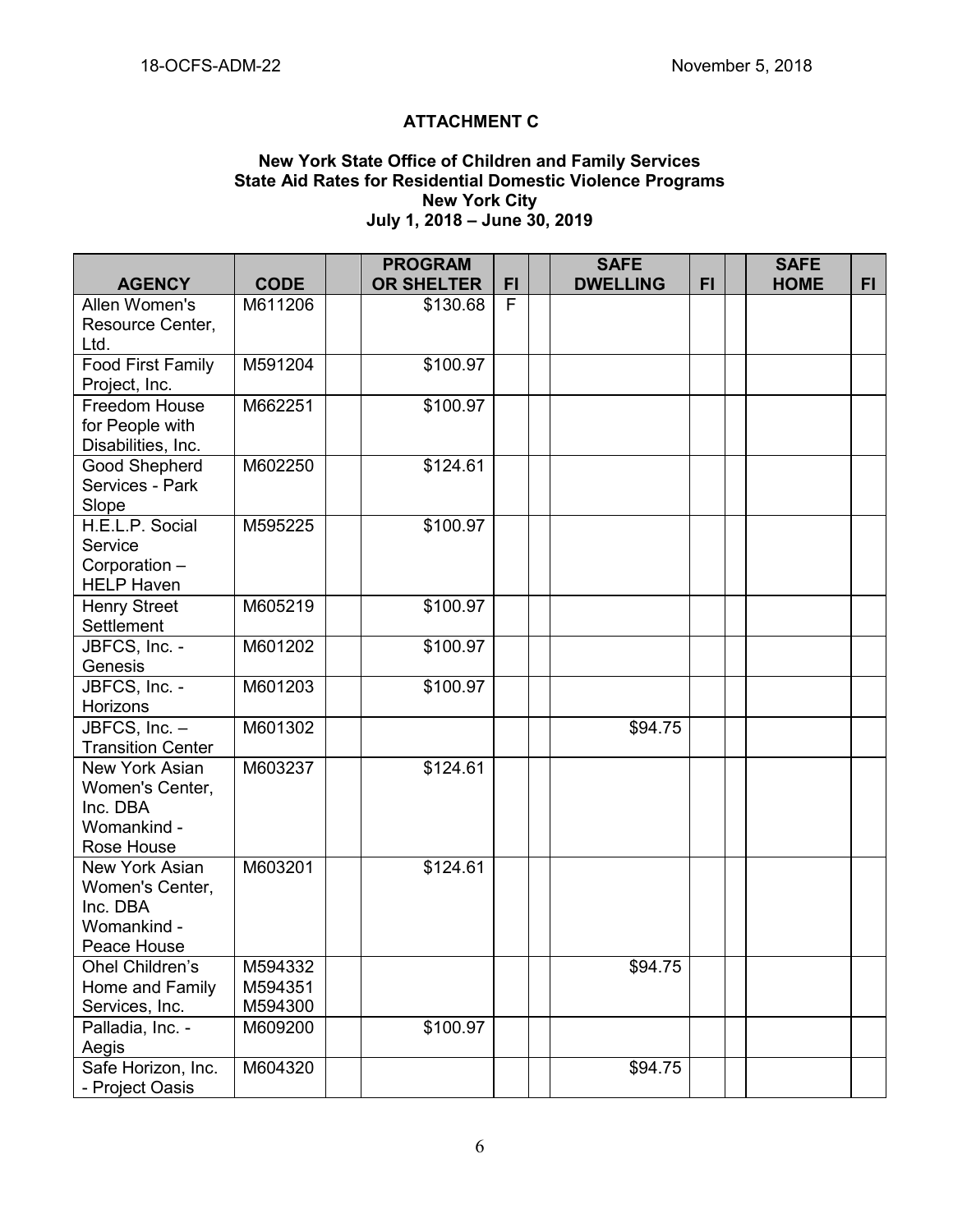| Safe Horizon, Inc.<br>- Parrish House I                                             | M604241                       | \$100.97         |         |  |  |
|-------------------------------------------------------------------------------------|-------------------------------|------------------|---------|--|--|
| Safe Horizon, Inc.<br>- Parrish House II                                            | M604242                       | \$100.97         |         |  |  |
| Safe Horizon, Inc.<br>- Lang House                                                  | M604200                       | \$124.61         |         |  |  |
| Safe Horizon, Inc.<br>- Lotus House                                                 | M604238                       | \$100.97         |         |  |  |
| Safe Horizon, Inc.<br>- Prelude                                                     | M604212                       | \$100.97         |         |  |  |
| Safe Horizon, Inc.<br>- Willow House                                                | M604247                       | \$100.97         |         |  |  |
| Sanctuary for<br>Families, Inc. - at<br>Rosa Parks Place                            | M608224                       | \$124.61         |         |  |  |
| Sanctuary for<br>Families, Inc.                                                     | M608333<br>M608334<br>M608335 |                  | \$94.75 |  |  |
| <b>Urban Resource</b><br>Institute $-$<br>Chowder's Place                           |                               | \$100.97         |         |  |  |
| Urban Resource<br>Institute - Hope<br>House                                         | M592200                       | \$100.97         |         |  |  |
| <b>Urban Resource</b><br>Institute - Open<br>Arms                                   |                               | \$100.97         |         |  |  |
| <b>Urban Resource</b><br>Institute $-$<br>Restoration<br>Residence                  | M592201                       | \$100.97         |         |  |  |
| <b>Urban Resource</b><br>Institute - Safe<br>Haven                                  | M592243                       | \$100.97         |         |  |  |
| Urban Resource<br>Institute- Urban<br>Women's New<br><b>Beginnings</b>              | M592240                       | $\sqrt{$100.97}$ |         |  |  |
| Urban Resource<br>Institute - Urban<br>Women's Retreat                              | M592207                       | \$100.97         |         |  |  |
| <b>Urban Resource</b><br>Institute $-$<br>Women's Safe<br>Start (formerly<br>CEVFI) | M593221                       | \$100.97         |         |  |  |